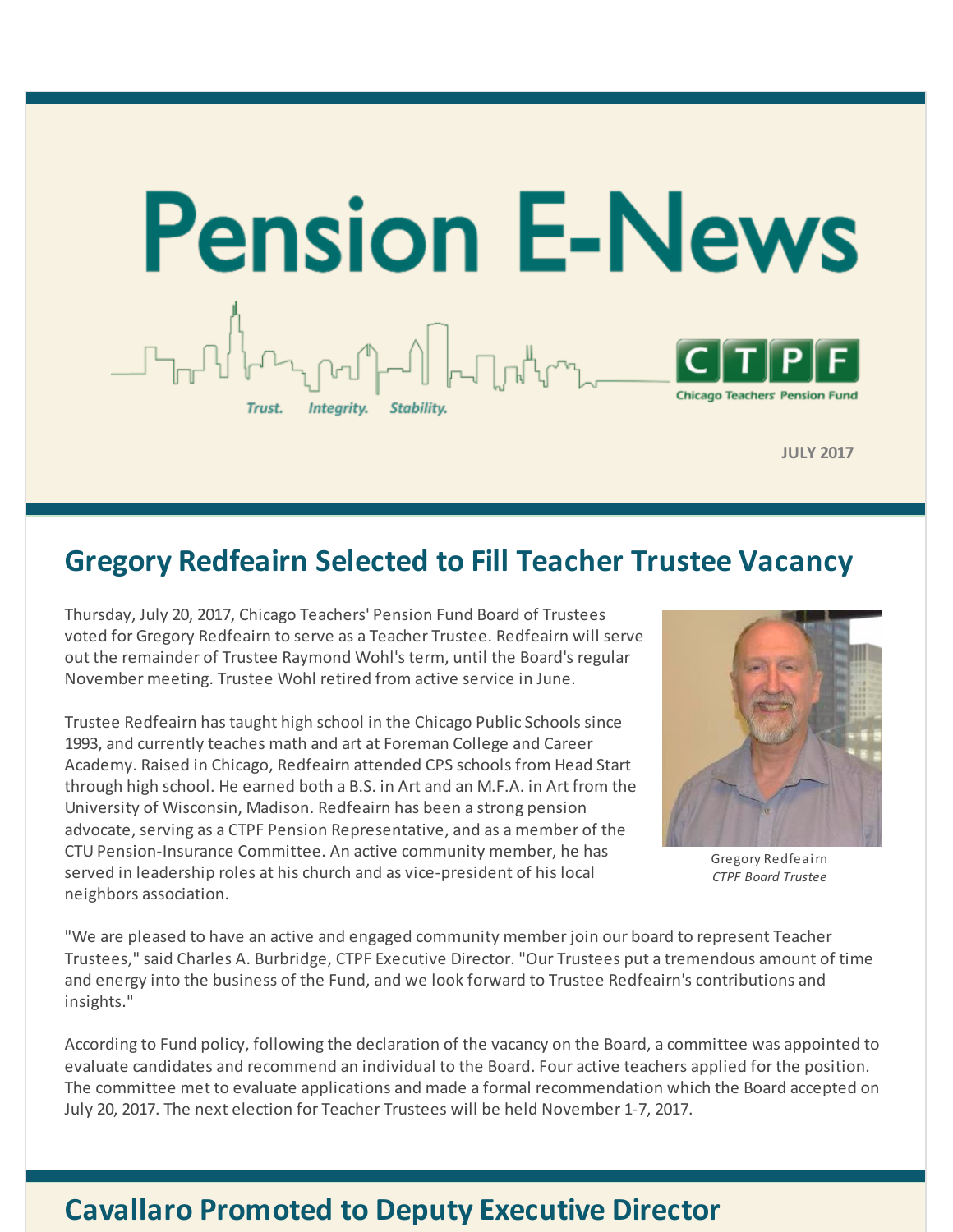

Mary Cavallaro *Deputy Executive Director*

Mary Cavallaro, RN, GBA, has been promoted to Deputy Executive Director. Cavallaro joined the Fund in March of 2009 as the Health Benefits Manager, a newly created position, and her responsibilities increased over time until she was elevated to Chief Benefits Officer (CBO) in 2015. As CBO she has had primary responsibility for pension administration, disability processing, retiree health insurance, employer reporting, member records, and memberservices, all with a goal of continuous process improvement. As Deputy Executive Director, Cavallaro will take on new responsibilities, including coordinating Fund operations, working with the Board of Trustees to establish operational priorities, and providing leadership and direction in the development of short and long- range plans for the organization.

"Mary's contributions to the Fund have been tremendous," said Charles A. Burbridge, CTPF Executive Director. "She has transformed the Member Services, Benefits,

Health Insurance, and Member Records departments, helping to ensure increased support of our members. We know that her leadership skills, institutional knowledge, and operational expertise make her an excellent choice for this position."

A Registered Nurse, Cavallaro earned a bachelor's degree in business administration and management from Michigan State University, and earned her Group Benefits Associate designation in 2013, awarded by the International Foundation of Employee Benefit Plans and the Wharton School of the University of Pennsylvania. Before joining the Fund, she was a Senior Account Executive for Walgreens, focused on their Health Initiatives, and worked as a Program Services Manager for the State of Illinois, Department of Central Management Services, Bureau of Benefits.

A search is currently underway to fill the Chief Benefits Officer position.

# **Making an Impact: CTPF Pension Dollars Support the Illinois Economy**



The Chicago Teachers' Pension Fund (CTPF) released its 2017 Economic Impact Statement which details the important impact pensions have on the economy of the State of Illinois and the City of Chicago. CTPF made \$1.2 billion in direct payments to annuitants living in Illinois in 2017. Those payments had a \$1.8 billion impact on the Illinois economy, supporting 13,723 jobs in the state.

*The Buck Stays Here: Understanding the Economic Impact of CTPF Benefit Payments on the State of Illinois and the City of Chicago* is produced annually and details the Fund's impact on the State of Illinois, the City of Chicago, and each Illinois legislative district.

This year's document also includes information about the collective impact of Illinois' eight largest public pension funds, detailing the \$11.6 billion in direct payments which contribute to \$16.9 billion in economic activity, supporting 126,212 jobs in the state.

"A majority of our members stay in Illinois after retirement, spending their pensions in every legislative district. Our members eat at local diners, shop at local retailers, and ultimately put their hard-earned pension dollars back into the state's economy, driving economic activity and supporting thousands of jobs," said Charles A. Burbridge, CTPF Executive Director. "CTPF is just one of more than 600 public pension funds in Illinois, and more than nine percent of our adult population belongs to a public fund. When we look at the collective impact of these groups, it's clear that pension dollars provide a major economic engine in Illinois."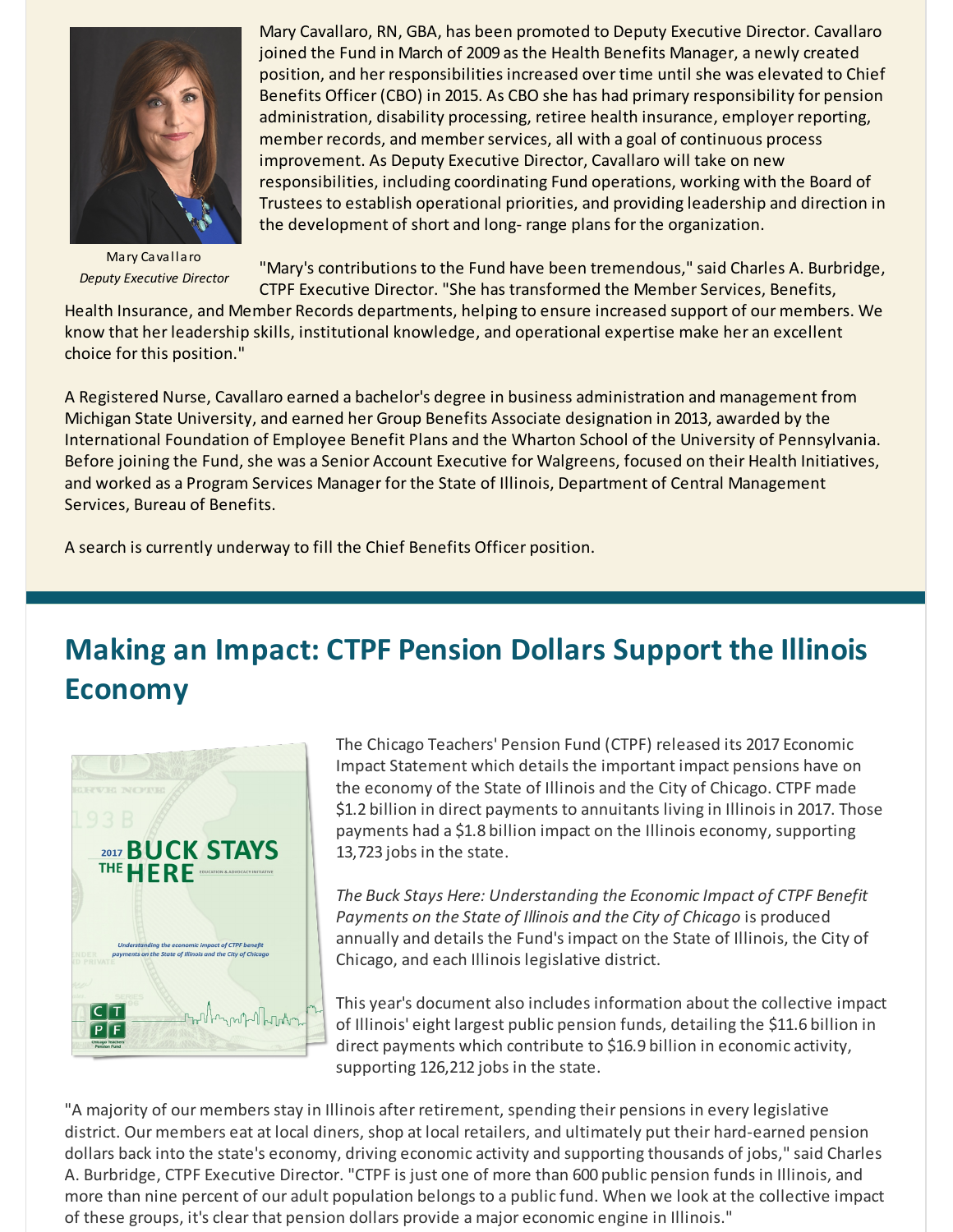The report found that 83 percent of the CTPF's annuitants stay in the State of Illinois, with nearly half of that number continuing to call Chicago home. The annuitants residing in Chicago are responsible for approximately \$940 million in total economic impact and support 7,025 jobs across the city.

The study used standard economic multipliers from the U.S. Department of Commerce Bureau of Economic Analysis to assess the economic impact of spending.

To view the full report, visit [www.ctpf.org/current\\_news/currentindex.htm](http://r20.rs6.net/tn.jsp?f=001zAd2w-XxK2YelaBqSgmlhDczW6PMR_dGEgsNn-WUeFJGjgZQ-GwrM8S2KcWt21qN6lSWgVmMQjIRtUvHSLcocT5hg5FNsA4YVKWeIRCtt1l8JLp9KpmQ03izFsqtO-Px-1lrZLWjCBT9spQuFWN42RI6bLfVGyMyYFmxC-NHyStG7anBSPQI2nkHqSV8c0TWl-iX4Ag8wsbqhsseA18WKQ==&c=&ch=)

# **Take Action Today: Support Senate Bill 1**

The Illinois legislature may soon take action and send Senate Bill 1 to Governor Rauner. SB 1 is a sweeping education reform measure which includes \$215 million to cover the "normal cost" for Chicago Public School teachers' pensions starting in Fiscal Year 2017. The State provides this funding for every otherschool district in the State of Illinois.

The Governor has threatened to use a line item veto to eliminate CTPF's funding from this bill, branding the money as a "bailout." Please join the thousands of CTPF members who have already made a call or sent an email to the Governor, asking him to support SB 1 in its entirety.

AKE **ACTION** 

Click the link below to send an email to Governor Rauner and ask him to SIGN SB 1 into law. Pension funding is teachers' compensation - which is education funding. Speak up today.

Click here to send a message from the [Legislative](http://r20.rs6.net/tn.jsp?f=001zAd2w-XxK2YelaBqSgmlhDczW6PMR_dGEgsNn-WUeFJGjgZQ-GwrM3Tn7iRUI1psUkbCeVzQFPwa6M69thyIAmwMuHIDFVC5HgQ6swGg4RuX2BgZ9mnom7OlH6kGe-x5fQbEW53hKUh9IGeDLk-oFX-mJi-d1iQ8kSDKQ6zKfZ3dzYh-tY__qOQIZovvnN-B&c=&ch=) Action Center.

## **2017 Election Notice**

On November 7, 2017, the Chicago Teachers' Pension Fund will hold elections for:

- Two (2) Teacher Trustees to serve three-year terms from November 2017-2020
- One (1) Principal/Administrator Trustee to fill a vacancy for the term ending November 2019
- Three (3) Pensioner Trustees to serve two-year terms from November 2017-2019

### **NOMINATION PACKETS**

Nomination Packets for individuals who wish to run for election are now available. Contact Gail Davis: 312.604.1400, ext. 402, or email

[elections@ctpf.org](mailto:elections@ctpf.org) to request a packet. Completed nominating petitions and candidate resumes must be submitted to the Chicago Teachers' Pension Fund office on or before close of business at 5:00 p.m. CDT, **Friday, September 29, 2017.**

**Click here for the official [election](http://r20.rs6.net/tn.jsp?f=001zAd2w-XxK2YelaBqSgmlhDczW6PMR_dGEgsNn-WUeFJGjgZQ-GwrM5s_Pb70RumWleZ5L0IuqhAkz1DDy3MHqO7Og2rvkF7hh7_eRqvauLemhL9tl9nkQHgrFVVrwu4zhXNvTxQ4FeeEz0mzqVGFl4_6vD9K9aM-Z98q2qNMEkafTWc1ud2QzezsXTVBtY0JBj7L5VTjNjhuZmRZu7QNZzt1Yr7juFR_zGnhxTm082w-aRNlso17l_GuRjN9oU2m&c=&ch=) notice.**

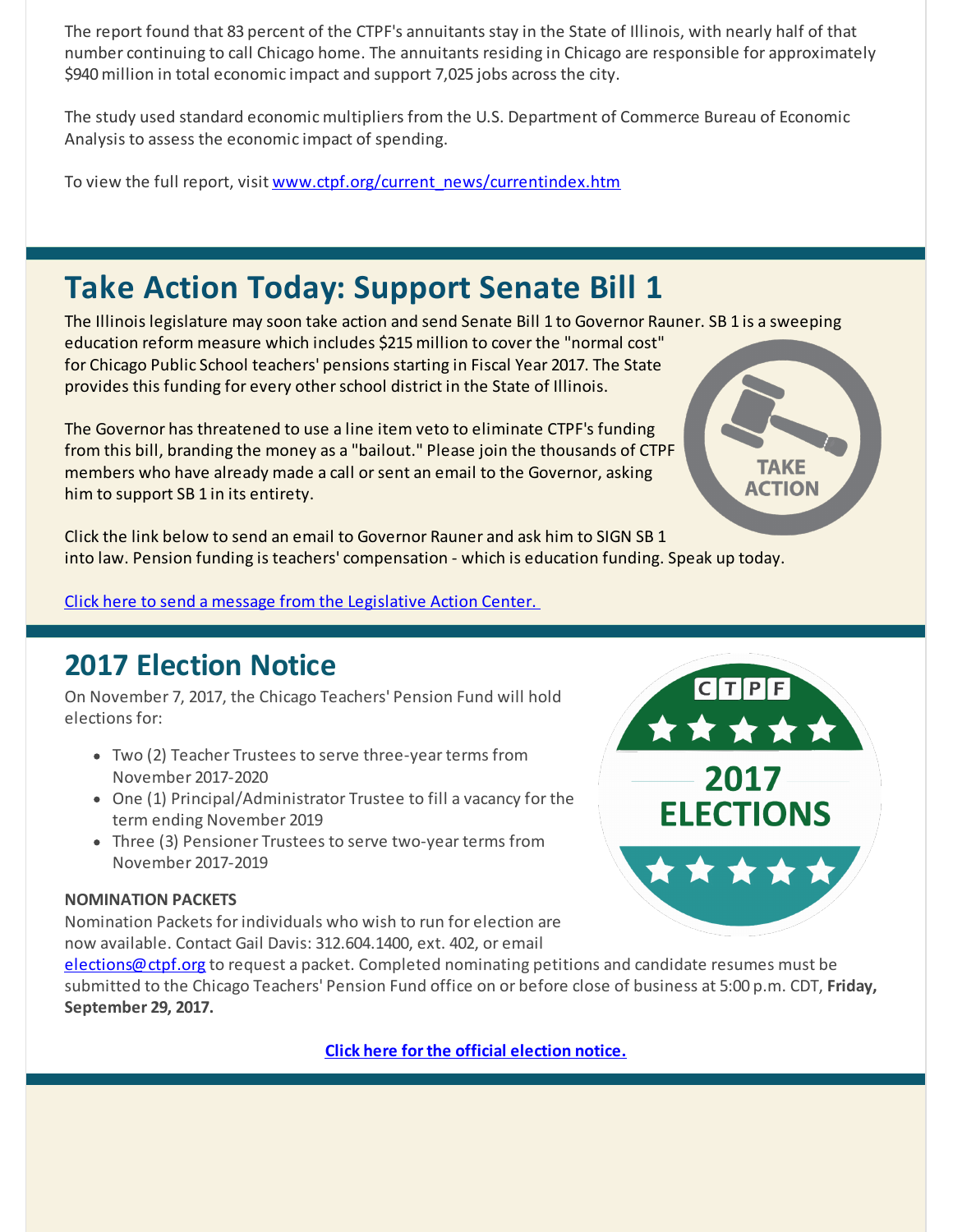# **CTPF Retirees: Open Enrollment 2018**

The 2018Open Enrollment Period for health insurance will run from October 1 - 31, 2017. CTPF offers seminars and webinars to educate members about CTPF's health insurance plans.

Health insurance webinar registration opens Tuesday, August 22, 2017, at *www.ctpf.org.* Webinars will be posted online and available for on-demand viewing the week after the presentation. Health insurance seminar registration for all seminars begins Friday, September 22, 2017, at 9:00 a.m.

# **SAVE THE DATE**

2018 Open Enrollment Period October 1-31, 2017

**WEBINARS** 

Monday, October 2, 2017 10:00 a.m. - Non-Medicare Plans

Wednesday, October 4, 2017 10:00 a.m. - Medicare Plans



Tuesday, October 3, 2017 **Harold Washington Library** 9:00 a.m. - Medicare plans 1:00 p.m. - Non-Medicare plans

Thursday, October 5, 2017 Hilton Oak Lawn 9:00 a.m. - Medicare plans 1:00 p.m. - Non-Medicare plans

# **Final Notice: Health Insurance Subsidy for Non-CTPF Participants**

Retirees currently enrolled in CTPF-sponsored health plans receive any available health insurance premium subsidy in their monthly pension check. Retirees who do not participate in a CTPF health plan may apply for a subsidy.

On February 27, 2017, CTPF mailed applications for the period January 1 - December 31, 2016, to members who were not enrolled in CTPF health insurance plans. Please note that CTPF will not subsidize Part A premiums for members with pension benefit effective dates of July 1, 2016, or later.



**Completed applications must be returned to CTPF with required documentation by August 31, 2017. Call CTPF Member Services at 312.641.4464 with questions about the subsidy or application.**

# **Are You Redefining Retirement?**

We know that retirement represents a new beginning for many of our members. What are you doing to stay active, creative, engaged, and involved? Email yourstory to **[socialmedia@ctpf.org](mailto:socialmedia@ctpf.org)** and we'll contact you for a feature on oursocial media outlets.

**Recent Features: Redefining Retirement**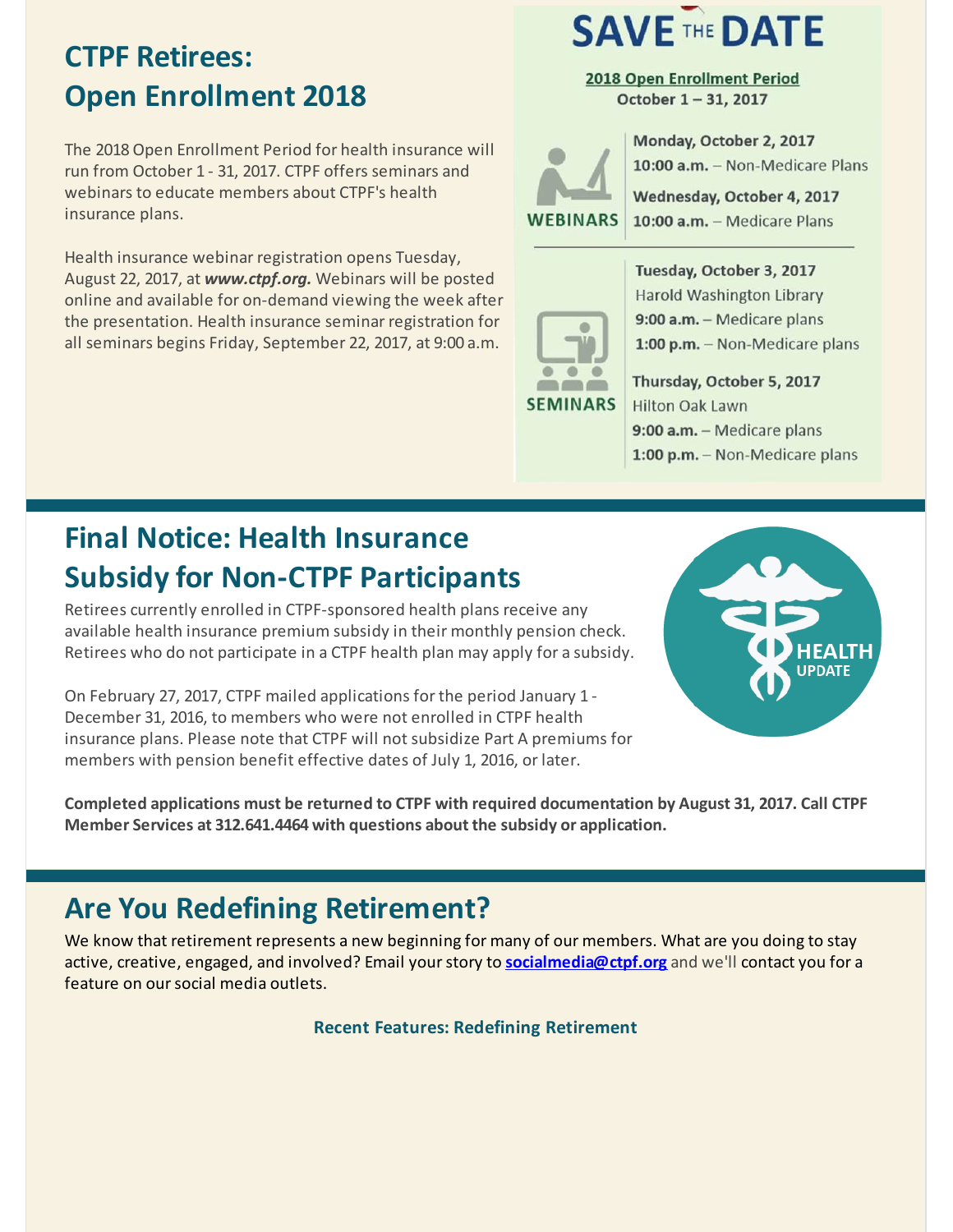

**Emery [Langmar](http://r20.rs6.net/tn.jsp?f=001zAd2w-XxK2YelaBqSgmlhDczW6PMR_dGEgsNn-WUeFJGjgZQ-GwrM9B8WYZXTDwvx_EVN-jAN_AON3g4MG38ENQttIWVgvgJxIISzoG_-qw_pIJ-ocPbfIxs1haHX2XUdtjrNjk5xmM5cNgPZ4RaAcmdSmcAiOgdUvHjJpEIO-HDjP0OnhCAzx3yBCLnOyWQr8B_Yr7dPbers2vDEqVNqDKoQATn6hldufIn4tks-yym83-J6X39_uoEp0kuQ4ILl26nFvXJilQ=&c=&ch=)** Carving out a new path as a luthier.

**Willie [Valentine](http://r20.rs6.net/tn.jsp?f=001zAd2w-XxK2YelaBqSgmlhDczW6PMR_dGEgsNn-WUeFJGjgZQ-GwrM5s_Pb70RumWM-bLd8iEUikUIdJ3yt1tlHXZkpyHrO6PTkne-HrM3XW2PCDyZF5v_K3S7kvJp3rPIfOBNM5Ee90OqXVgASNOjaerzbheqwm1tYvRGwLk7uHXcNdE3fRxdWzpPrggMpKt1vmqCiViH7iRh482dlW2eERTW6EiVegoSShLg7vzb7i5HGZ_mWmfnvqk8m_SNQnCrPiPIcX1nyILf1NHSOWcAPrfZTW1ThqEHs0vDac_G_Xp9JrqEYRk1iylH3Srmv2L&c=&ch=)** Setting the pace for an active retirement.

**Dianne [Yonkers](http://r20.rs6.net/tn.jsp?f=001zAd2w-XxK2YelaBqSgmlhDczW6PMR_dGEgsNn-WUeFJGjgZQ-GwrM9B8WYZXTDwvBEC0osOShsYrnl0FlqIgxUM0Ka3qAJfxDHdUWsS3_tkQ7zf8mGCkldVKMEcTKpdtXVO3iSjjjDN0qzVCdMzP6nm9eqL4HJjsfEyZShLpDSgIwO99V3zftsnE0uf3nz8UHZ3mN4sBMm4VcDLk-oosgAWJLqy0vU-GoNmUYWMNkJR7GZZoXHxtgKEMzoHa9GKveBS8sG_mC2VqEkFxbmJocV7y1Z2QZrCz9bZ4Dw67DuE=&c=&ch=)** A professional volunteer finds refuge in retirement.

**Gary [Wojton](http://r20.rs6.net/tn.jsp?f=001zAd2w-XxK2YelaBqSgmlhDczW6PMR_dGEgsNn-WUeFJGjgZQ-GwrM9B8WYZXTDwv8fSLQfS2vfPetQI9yGGiz34CXgjzxK5tX1wpSunZhw81-PqP2aCqtVVBSWNRLMiLK3hNkLaktRX7ur3fvMkDGZh-N5hxDIWeOhdbliR1sk7I3AG3o9CPT-sxnIs2wtdmL84b1aBSfeBVd9E2eL6FRbPBgSnswJaPe7GFcbwtV0LtlyEh4-hmm8muAcG8TxrMjBV4uoIpTBg=&c=&ch=)** Goes wild in retirement.

## **2017 Pension Payment Schedule**

The schedule for mailing checks and direct deposit dates through October is listed below. [Click](http://r20.rs6.net/tn.jsp?f=001zAd2w-XxK2YelaBqSgmlhDczW6PMR_dGEgsNn-WUeFJGjgZQ-GwrM7Yv5CArfThbePgcZY_XaLq_7_9e18_N788MuWytYtQ2z-2brNnGrBYRsJVry_W7HiYzCzcGHnQ5YMAig8aV0AiNFHhBv-1xJjIWYC91OjPLdwCBH2kIVYN7ZSl4Wiv_Hw2UdqRQNXTyPf1w_Okt3wxowqGzeQ3B6g==&c=&ch=) here for a printable PDF of the full schedule.

| <b>Month</b>   | <b>Check Mailing Date</b> | <b>Direct Deposit Date</b> |
|----------------|---------------------------|----------------------------|
| August 2017    | July 28, 2017             | August 1, 2017             |
| September 2017 | August 30, 2017           | September 1, 2017          |
| October 2017   | September 28, 2017        | October 2, 2017            |



Board of Trustees and Investment Committee meetings are held in the CTPF office at 9:30 a.m. and are open to the public. Confirm meeting times/dates at *www.ctpf.org*.

| <b>AUGUST</b>    | 17 - Board of Trustees meeting   9:30 a.m.<br>22 - Investment Committee meeting   9:30 a.m.<br>22 - Open Enrollment Health Insurance Webinar Registration Opens<br>31 - Health Insurance Subsidy Applications for Non-CTPF participants due                    |
|------------------|----------------------------------------------------------------------------------------------------------------------------------------------------------------------------------------------------------------------------------------------------------------|
| <b>SEPTEMBER</b> | 21 - Board of Trustees meeting   9:30 a.m.<br>22 - Open Enrollment Health Insurance Seminar Registration Opens<br>29 - Petitions due to CTPF for regular 2017 Board of Trustees Elections                                                                      |
| <b>OCTOBER</b>   | 1 - Open Enrollment Begins for CTPF Retirees Health Insurance<br>2- Open Enrollment Health Insurance Webinar   10:00 a.m.<br>3 - Open Enrollment Health Insurance Seminar   9:00 a.m. & 1:00 p.m.<br>4 - Open Enrollment Health Insurance Webinar   10:00 a.m. |